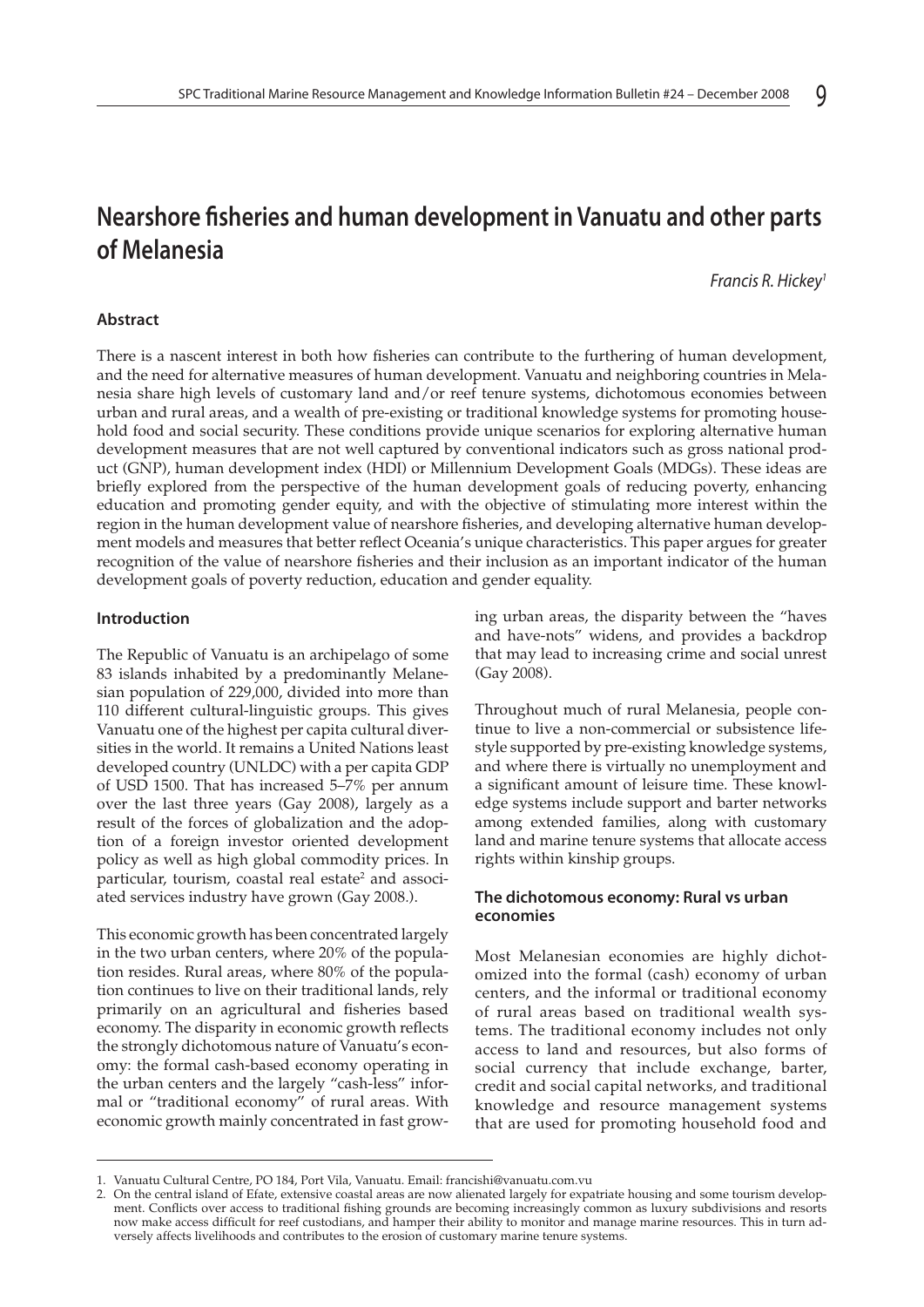social security. These forms of social currency are largely intangible, so, by definition, they are difficult to measure or valorize.

Tangible traditional wealth items used in exchange rituals include land, pigs, mats, greenstone, kava, yams and numerous other food items and marine resources, such as turtle and turtle shell jewellery, shell money, fish, and shellfish, among other items. Papua New Guinea's *kina* and Fiji's *tabua* are other well known marine examples. Traditionally in Vanuatu, coastal villagers bartered marine resources in inland exchange networks, in exchange for crops and other resources from inland areas (Hickey 2006, 2007). Inter-island exchange systems between trade partners also existed throughout the archipelago (Huffman 1996). These systems of barter allowed for the redistribution of food and other resources between different island biomes during times of seasonal abundance, while strengthening kinship alliances and maintaining peaceful relations among trade partners (Hickey 2006, 2007).

### **Definition of poverty**

Many of these wealth items, however, are not captured by GDP or HDI,<sup>3</sup> yet support most rural Melanesian populations as well as many urban dwellers who remain, to varying degrees, part of rural barter systems. Access to land and marine resources also provides opportunities for participation in the market economy that, in turn, furthers human development options by increasing access to education and healthcare systems. This creates the rather unusual situation in Vanuatu and other parts of Melanesia where an extended family may have custodianship of over 300 hectares of fertile mountainside that slopes down to a long white beach fringed by a large fringing reef teaming with marine life. This is part of their corporate estate, yet they are labelled by most international development measures as being poor and living in poverty!

However, a recent economic study in Vanuatu by the New Zealand Agency for International Development and the Australian Agency for International Development reports that "many of the functions of modern growth — well-being, stability, equity, social cohesion and sustainable livelihoods for an expanded population — are also well provided for through Vanuatu's strong and deeply held customary values including its custom economy" (Beazely and Mullen 2006). It was also noted that the traditional, largely non-monetarized, rural economy has successfully managed to absorb a 90% rural population increase since Independence (in 1980), without resulting in food shortages or a landless class of people, and that the "most understated productive-sector success is the massive response within its traditional (island) economy to a rapidly growing population. Historically, Vanuatu's traditional economy has supported populations that were much higher again" (Beazely and Mullen 2006).

In the Melanesian context, development efforts and measures such as MDGs or HDI concepts of



A family returning from the garden, happily leaving a minimal environmental footprint (Image: F. Hickey).

<sup>3.</sup> An important alternative to GDP is HDI, developed in 1990. It includes measures of life expectancy (at birth), literacy and educational attainment, as well as GDP. The UN adopted this measure for comparing countries as well as for classifying them as developed, developing or under-developed. That, in turn, relates to the level of aid support available to them. Critics of HDI conclude that while it moves toward considering social indicators beyond GDP, it is still considered a crude measure of human development and is of limited value for making inter-temporal comparisons.

<sup>4.</sup> Poverty is measured in these two models through per capita GDP and the proportion of people living on less than USD 1/day.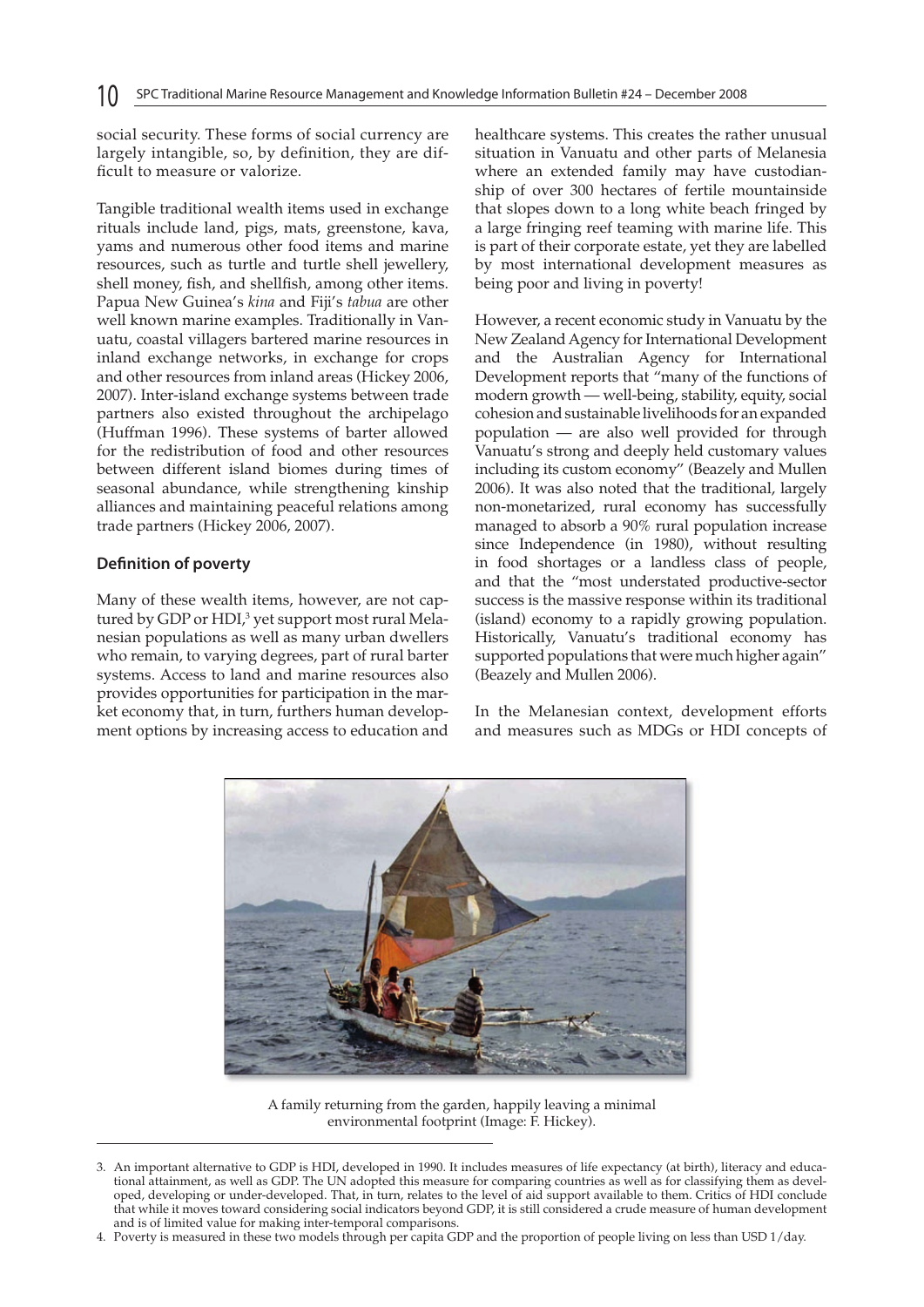poverty4 should be closely re-examined, as much of the capital possessed by ni-Vanuatu, such as traditional rights to land and resources and social capital in the form of exchange networks, is not captured by GDP, HDIs or MDGs. In reality, whereas it is estimated that 51% of rural people live on less than USD 1/day (ADB 2003), there is very little real poverty (with the exception of some makeshift urban settlements). It is noteworthy that in 2006, Vanuatu was recognized as the "happiest country in the world" by the UK-based New Economics Foundation, which published "The Happy Planet Index" (HPI).<sup>5</sup> This ranking was based on the three indicators of well being: life satisfaction, life expectancy and ecological footprint all of which reflect resource use sustainability.<sup>6</sup>

Starting in 2004, the traditional economy model was promoted within Vanuatu by the Vanuatu Cultural Centre with the support of UNESCO. This is viewed as the most appropriate sustainable livelihoods development model that holistically incorporates all sectors (with the management of resources as a pivotal sector) and that is by definition pre-adapted to the Pacific's cultural milieu (Ruddle and Hickey 2008). Based on the promotion of this model, the national government recognized its relevance, and adopted it as their national development theme in 2007 and again in 2008.

The national government recognized that the traditional economy contributes significant capacity to provide food and social security, employment, livelihood diversity, good governance, life-satisfaction, and sustainable human development. At the same time it provides self-reliance and resilience to buffer the national economy in the face of international market economy swings and crashes, like those currently being experienced in late-2008. For example, tourism development, mainly centred on three islands, now generates nearly 20% of Vanuatu's GNP. However, with the now emerging global financial crisis this sector is expected to be one of the first to decline. Australians, the main visitors to Vanuatu (Gay 2008), are being encouraged by their government to spend holidays at home to help offset the financial crisis (Pacific Pulse 2008). It will therefore be important over the next few years for communities and households who have increasingly relied on tourism for livelihoods to revitalize their traditional economies, to strengthen household food and social security to resist negative impacts resulting from global economic fluctuations.

### **Melanesia's cultural landscape: The need for alternative indigenous development models and measures**

The cultural landscape that supports and is integral to the rural or traditional economy in Vanuatu includes the following general characteristics:

- Most land/reefs remain under customary tenure (97%);
- Day-to-day use of vernacular languages in communities (Vanuatu has an estimated 113 vernacular languages);
- Traditional kinship ties and relationships provide the major form of social organization and currency;
- 80% of people produce their own nutritious organic food from gardens supplemented by small-scale livestock and from fishing;
- A tradition of non-specialization remains strong, assisting in spreading risk and promoting household food and social security in the face of external threats such as cyclones, earthquakes, tsunamis, etc;
- Ritual life is strongly observed on many islands, and still dominates the focus of most communities' energies;
- Rituals serve to redistribute wealth and strengthen relationships. Vanuatu's rural economy is not traditionally a culture of wealth hoarding, but one of wealth accumulation for redistribution purposes; and
- Traditional governance and leadership remains an important element of social organization, and includes restorative conflict resolution mechanisms, including for resource management.

Although much of this cultural landscape extends throughout Melanesia and other parts of Asia and the Pacific, many island groups have experienced high rates of erosion of these characteristics from the impact of colonialism and the application of Western development models. Soon after European contact, land and marine tenure systems as well as traditional leadership systems were often targeted by colonial powers for pacification and westernization (Nari 2000; Van Trease 1987; Crocombe 1987). Many countries continue to struggle with fragmented systems of traditional governance and land/reef tenure systems (Johannes 1978; Foale and Manele 2004). These systems of land/reef tenure and local governance, however, remain central to effective pre-existing or traditional systems of natural resource management (Johannes and Hickey 2004).

<sup>5.</sup> www.happyplanetindex.org

<sup>6.</sup> The HPI index was developed by the New Economics Foundation to consider not only human well-being but also the environmental cost or sustainability of maintaining that well-being. In that respect it is not really an index of "happiness" (which remains extremely subjective and so resists quantification) but is more a measure of environmental efficiency of supporting well-being, or an estimate of the amount of natural resources used to sustain a nation's lifestyle. It effectively operationalizes the IUCN's call for a quantification of the measure of the production of human well-being (not necessarily material goods) per unit of extraction of or imposition upon nature (Adams 2006).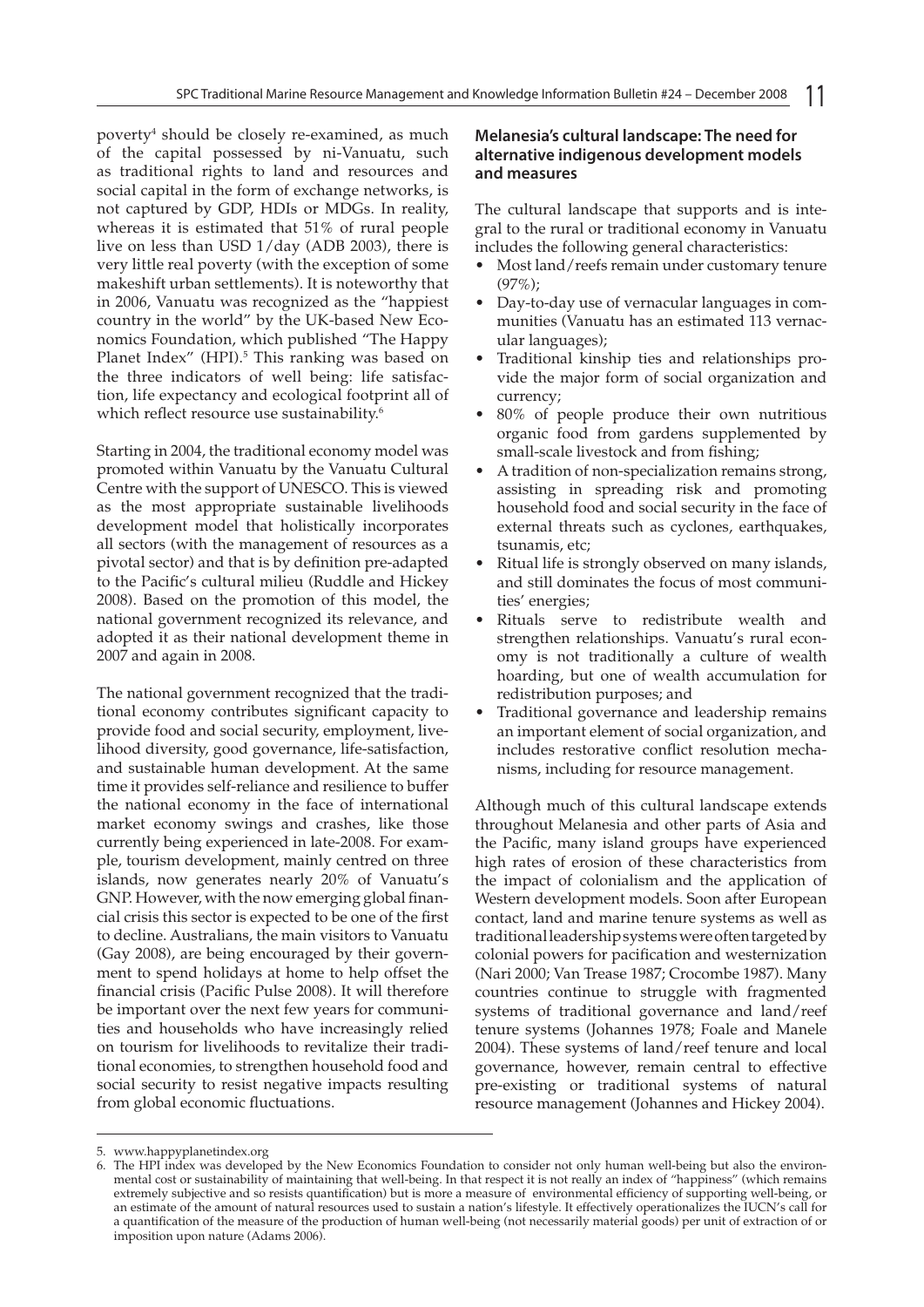Strategies to promote diversification of household and social security are not limited to the Pacific Islands, but are also practiced throughout Asia and other parts of the world. Diversification of livelihood strategies assists in not only enhancing household security by drawing on a range of options and opportunities, but also reducing pressure on natural resources thereby proactively reducing vulnerability of households and communities to shocks or stresses arising from seasonal cycles of tides, resource abundance and availability and external changes such as climatic variability and change (Nowak 2008, Hickey 2007). Diversification of household security promotes long-term household and community resilience and adaptability while actively maintaining a broad range of skill sets.

### **Economic value of agriculture and offshore, coastal and nearshore fisheries in Vanuatu**

Measures of fisheries production and contribution to GDP in the Pacific region are often aggregated with data for the agricultural, forestry and livestock sectors. From a census and livelihoods point of view, this makes sense as they are all inextricably linked in rural economies. In recognition of the traditional economy, the Vanuatu National Statistics Office (NSO) estimates and includes subsistence production for both agriculture (including forestry and livestock) and fisheries in GDP estimates. Total agriculture subsistence and commercial production accounted for approximately



Irrigated taro ponds where fish, prawns and eels fertilize the taro (Image: F. Hickey).

14.3% of Vanuatu's overall GDP in 2007 (NSO 2008). The overall contribution of both commercial and non-commercial fisheries to Vanuatu's GDP was estimated at only 1%. This is in comparison to the services sector, which contributes some 72% towards GDP, including the main contributors of wholesale and retail trade, transport and communication, tourism, government and offshore banking sectors, all primarily located in the urban centers. However, agriculture (including forestry, livestock and fisheries), along with subsistence contributions, represents the second highest contributor towards the GDP, and engages more people than any other sector (Gay 2008).

The estimated small contribution of fisheries to GNP is a somewhat misleading indication of its national contribution to human development, as a 2006 agricultural census indicates 86% of rural and 48% of urban people (for an overall mean of 78%) depend on nearshore and coastal fishing for subsistence and/or income generation, up from a mean of 61% in the 1999 survey (NSO 2006). A more detailed census of fishing activities indicates that rural households make, on average, three fishing trips per week (NSO 2007) to support household food security. In fact, the value of the nearshore subsistence catch in most Pacific nations, including Vanuatu, was estimated to be worth more in economic terms than commercial coastal catches (Dalzell et. al. 1996). For Vanuatu, it was estimated that the nominal value<sup>7</sup> of the annual subsistence catch totaled USD 1,953,360

> while the commercial coastal catch was valued at USD 1,514,364, giving a total for both of 3,467,724 (Dalzell et. al. 1996). Although these estimates are now outdated, they indicate the value of these fisheries. Interestingly, both of these figures exceed the value from resource rental derived from foreign flagged vessels to access offshore tuna resources, estimated at USD 1,000,000 for Vanuatu<sup>8</sup> (Department of Fisheries 2007).

> However, non-commercial catches used for home consumption are not always considered in Pacific Islands' fisheries contributions to GDP. This results in an under-estimation of the value of their contribution to GDPs, as well as not acknowledging sub-

<sup>7.</sup> For this study, calculation of their monetary value was based on what they would have sold for. Access to fresh, nutritious seafood also assists in import substitution and, therefore, towards alleviating Vanuatu's trade imbalance, while contributing positively to the nation's nutritional status.

<sup>8.</sup> This relatively low value realized from the commercial offshore tuna resources occurs because tuna catches are processed elsewhere, which results in the loss of value-added opportunities in Vanuatu. (The potential for onshore facilities to add value to tuna catches and create employment and underpin further human development in Vanuatu and other Pacific countries is beyond the scope of this article.)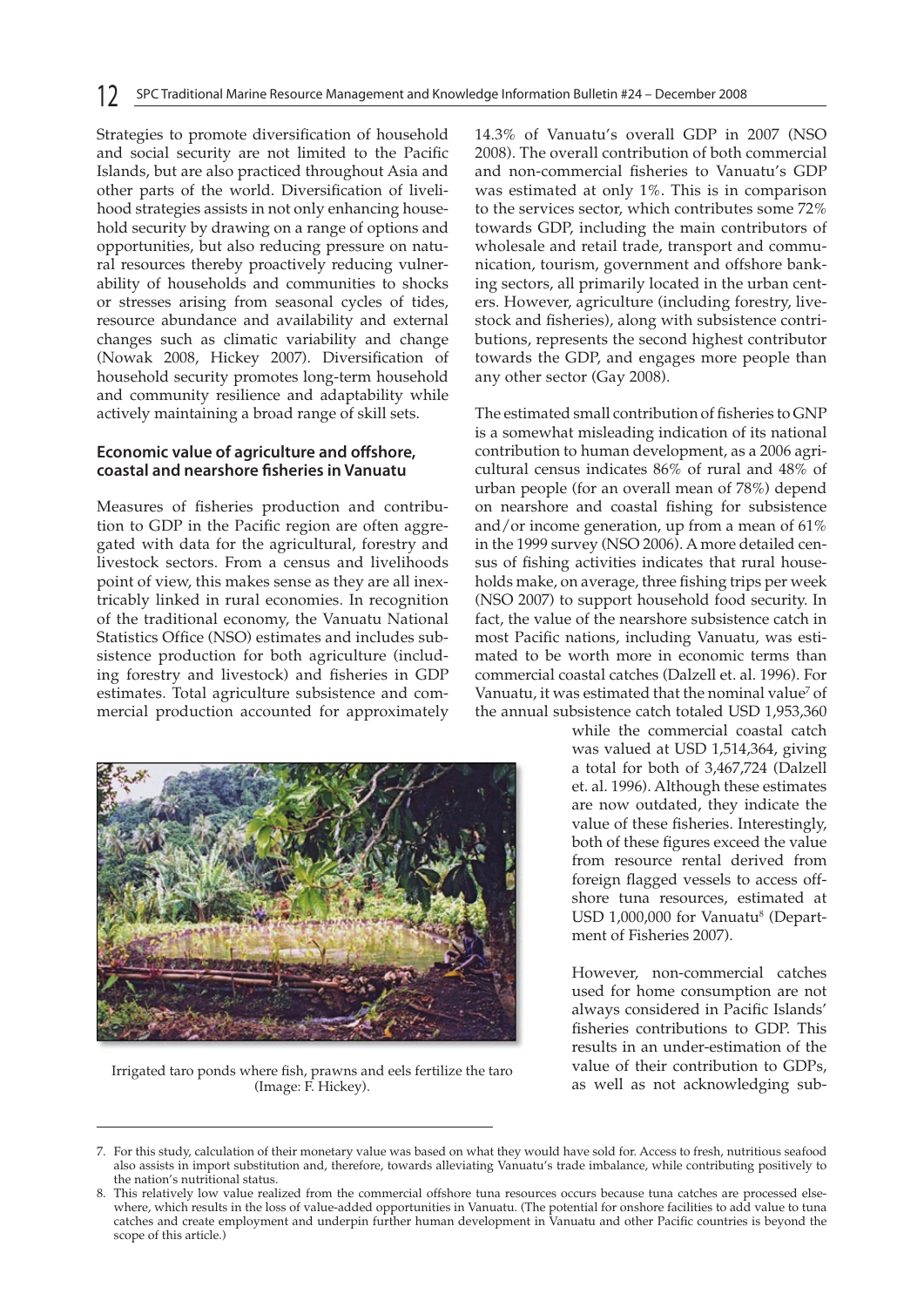sistence fisheries (Zeller et al. 2005). Moreover, even when the contribution of small-scale subsistence fisheries to GDP is estimated, these researchers found that they may be significantly underestimated, thereby contributing to their further marginalization (Zeller et al. 2005). Similar findings were made by Gillett and Lightfoot (2001), when they noted that fisheries contribution to GDP is underestimated in most Pacific countries. Reasons for this included the omission of subsistence catches in official figures (e.g. Papua New Guinea and Federated States of Micronesia) and widely varying methods used by different countries to calculate fisheries production and contribution of fisheries to GDP. After standardizing and recalculating fisheries contribution to GDP, the value across the Pacific Islands surveyed was found to average 7% versus 5.4% prior to standardization (Gillett and Lightfoot 2001).

Nearshore catches are also generally made with minimal capital investments, thereby reducing intermediate costs and resulting in higher valueadded ratios (Gillett and Lightfoot 2001) and greater net profits to fishers. Nearshore catches in Vanuatu are often made on foot from shore, over fringing reef flats, or along reef drop-offs or lagoons from outrigger canoes. Cast nets and gill nets, free-diving gear and spearguns, handlines and traditional methods (reef gleaning, spears, traps, etc.) are also typically used. The low investment needed to enter nearshore fisheries ensures accessibility to all, and at a low financial risk.

### **Promoting gender equality**

Whereas coastal and offshore waters are normally restricted to men using powerboats and other capi-

tal investments, access to the nearshore is widely available to women and children. Women's contribution to fisheries in the Pacific and worldwide is often understated and underacknowledged (Williams 2008; Nowak 2008). A commonly promoted theme in human development indices, including MDGs, includes the empowerment of women and gender equity. Traditional access to nearshore resources by women in the Pacific advances this goal, as women remain the quintessential nearshore fishers on most islands. Moreover, research on women's fisheries in the Pacific reveals women are not just gleaners but are involved in all aspects of fisheries, from harvesting through processing to marketing. They make fundamental contributions to local food security, and in so doing often free-up time for males of the family for commercial fishing activities. Women are increasingly involved in both food and commercial fisheries that use modern technologies as well as employing their traditional skills and ecological knowledge (Novaczek and Mitchell 2004).

Most rural-based women fishers use their catches primarily to ensure household food security. Since no cash is involved, these fisheries are viewed by policy-makers and donors as less important than commercial fisheries (Novaczek and Mitchell 2004)*.* However, women are becoming increasingly involved with commercial fisheries, including for trochus, as well as in adding value to their catches. Many women with access to markets in Vanuatu, collect fish, octopus and shellfish, including giant clams, for preparation with traditional puddings covered in coconut cream to produce a value-added product for sale in municipal markets or other popular outlets, such as kava bars. Alternatively, some women in the urban areas simply purchase reef fish from urban outlets for preparation in puddings for sale at various outlets, thereby adding value to these catches. Conversely, most male fishers simply sell their catch without any addition of value. It has also been observed in Vanuatu and elsewhere that income generated by women's fisheries and valueadding activities are largely devoted to household food security and educational purposes, whereas income from men's catches are not always available to meet these needs (Kronen and Vunisea 2007).

Women perform their fishing, value-adding and marketing activities amidst a range of other household activities (again, largely unpaid and underacknowledged), including gardening, child care, providing healthcare, household management,



Women and children providing household food security by reef gleaning (Image: F. Hickey).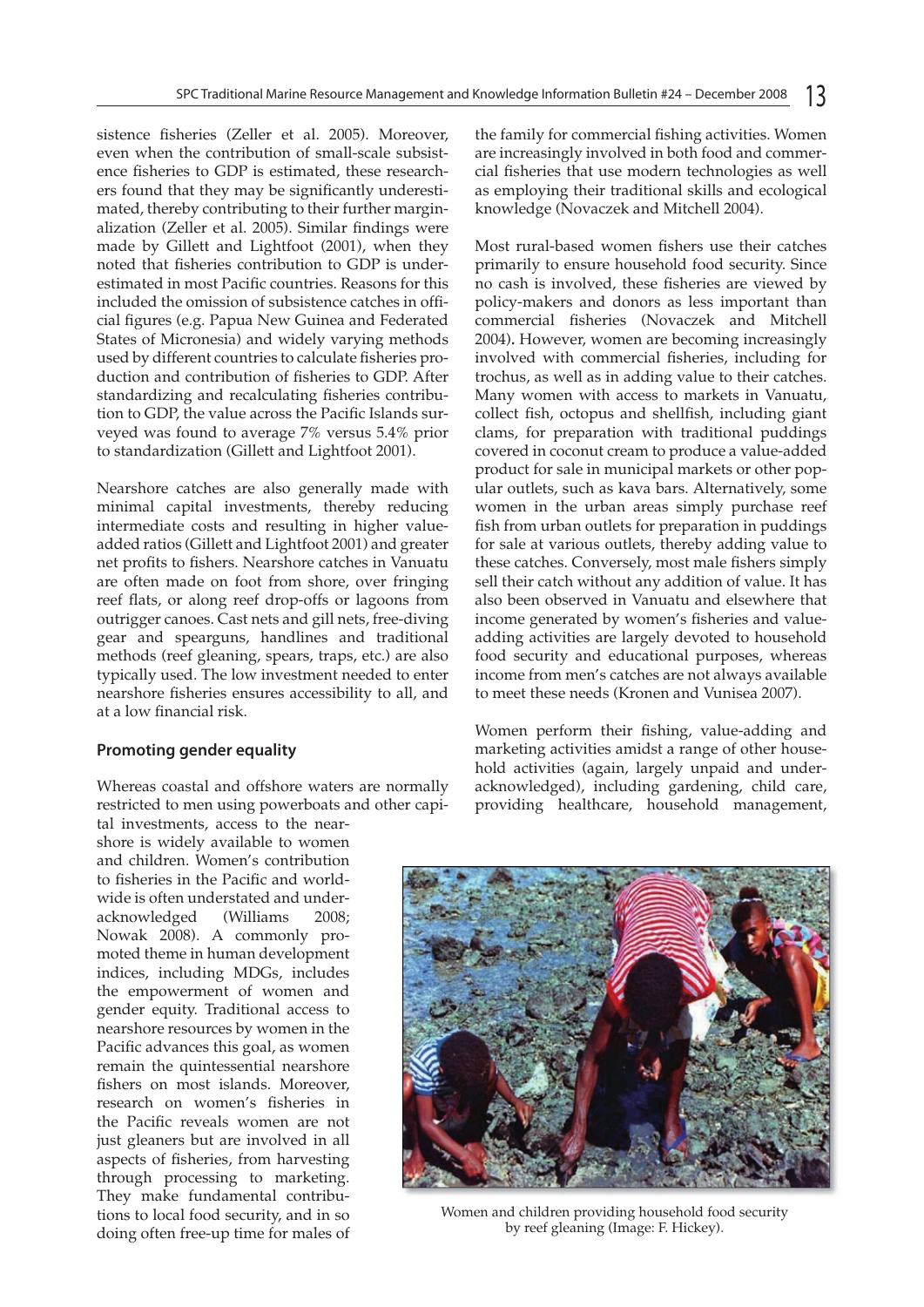and other roles that embody an exceptional range of gender specific skills and traditional knowledge. Yet the management value of this knowledge, particularly of nearshore resources, remains largely untapped (Tarisesei and Novaczek 2005). Research has shown that, in part, the predominantly maleoriented Western fisheries paradigm promoted in Oceania has contributed to promulgating this stereotyping and undervaluing of women's roles (Novaczek and Mitchell 2004).

Promoting awareness of women's roles in making critical contributions to household food and social security, and their gender specific knowledge of nearshore habitats and their management, would assist in improving recognition of the true value associated with women's fisheries and potential management contributions. Owing to the nature of women's gender specific roles and knowledge systems in Oceania, employing women fisheries field officers would help facilitate the fuller participation of women in fisheries development, particularly by promoting better extension and other communication.

#### **Nearshore fisheries management, customary marine tenure, traditional ecological knowledge and education**

Aside from national fisheries regulations that impose size limits on specific nearshore commercial resources, such as trochus, beche-de-mer and green snail, and which protect turtles and control the export of marine products, the management of nearshore reefs is vested primarily with traditional reef custodians, through customary marine tenure (CMT). CMT is legally recognized in Vanuatu in Chapter 12 of the Constitution, which states;

Article 73: 'All land in the Republic of Vanuatu belongs to the indigenous custom owners and their descendants in perpetuity.'

'Land' is further defined in the Land Reform Act to include ….'land under water including land extending to the sea side of any offshore reef but no further.…

Article 74: 'The rules of custom shall form the basis of ownership and use of land in the Republic of Vanuatu.'

These articles provide customary owners rights to manage their land and reefs as they have traditionally done for centuries. However, "custom ownership" has largely been interpreted in a Western sense of individual ownership, rather than the Melanesian sense of communal ownership of land (Regenvanu 2008; Nari 2000). This has led to a recent increase in the "sale" (actually long-term leases typically of 75 years) of customary lands by individuals to foreign investors for development and speculation purposes, often without consent of others with *bona fide* traditional vested interests.

Because most such land has been coastal, and "regard for statutory requirements for physical planning, foreshore development and preliminary environmental impact assessments were routinely being ignored" (Regenvanu 2008), environmental impacts have become increasingly apparent. These include erosion, sedimentation and the destruction of critically important fisheries habitats, including estuaries, mangroves, coral reefs, and seagrass meadows. These impacts adversely affect fisheries, tourism, livelihoods, and natural barriers to storms and sea level rise, as well as the future options for human development from these important resources. Owing to their downstream effects, such impacts in coastal environments also undermine the value and effectiveness of traditional, closed fishing areas still commonly found in Vanuatu under CMT systems (Johannes and Hickey 2004; Hickey 2007), as well as MPAs that are increasingly promoted in the Pacific to conserve marine resources (Ruddle and Hickey 2008).

Vanuatu has a strong heritage of managing resources through CMT and a combination of traditional ecological knowledge (TEK), beliefs and practices that include privileged user's rights, species specific prohibitions, seasonal closures, food avoidance, gear restrictions, behavioral prohibitions, and spatial-temporal refugia (Hickey 2006, 2007). Vanuatu's Department of Fisheries actively supports customary practices and recognizes CMT as a viable, decentralized system of resource management that fosters a sense of responsibility among communities to manage their own resources well. Traditional village leaders also continue to view the management of resources under their tenure as their traditional responsibility, and one that draws upon pre-existing, restorative community-based systems of dispute resolution.

Communities and their leaders also took up the role of monitoring and enforcing national regulations, once made aware of them and their underlying rationale (Johannes and Hickey 2004). This service saves the government considerable funds (that could be used towards improving education and health services, for example) from attempting to centrally manage resources throughout the archipelago.

Traditional resource management systems are also pre-adapted to the cultural milieu of Oceania, having been derived from centuries of observation and adaptive management approaches that are based on local cycles of abundance, tidal and metrological cycles, as well as local socio-cultural and eco-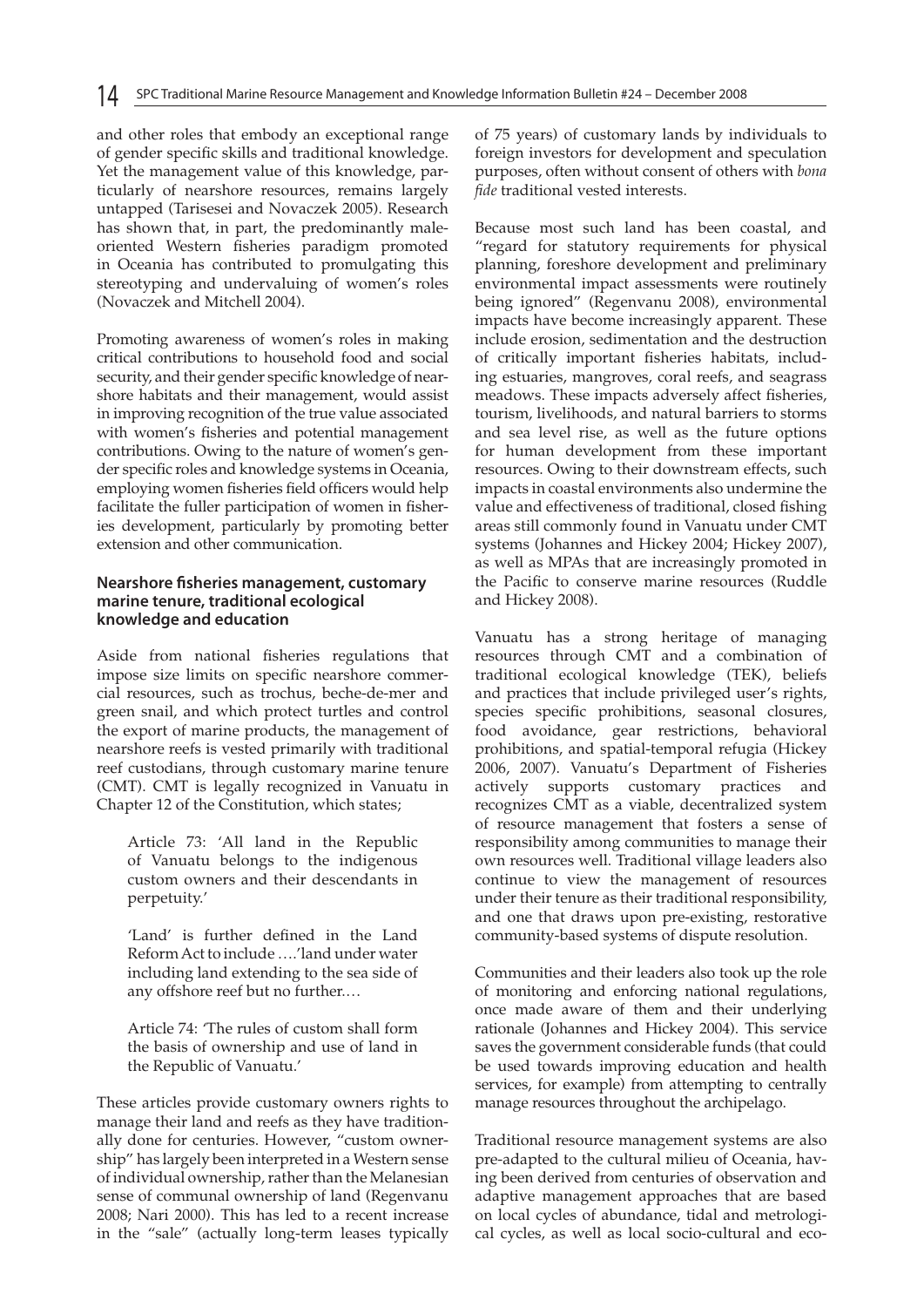nomic considerations (Ruddle and Hickey 2008). In fact, all of the Western strategies adopted by Western science in natural resource management are already found in traditional strategies already found throughout most of Oceania (Johannes 1978; Hickey 2006, 2007).

Many elders retain an impressive body of TEK, including resource specific spatial-temporal distribution, including for spawning migrations and aggregations, preferred habitats, traditional fishing calendars, environmental cues, linguistic skills, and other knowledge relevant for management. This knowledge and capacity should be mobilized into community-based nearshore reef management plans. Unfortunately, many donor driven projects often ignore pre-existing knowledge systems (Ruddle and Hickey 2008), which leads to their further marginalization and attrition. However, because many Pacific Island nations lack human resources and financial capacity, they are often obliged to accept Western-based approaches, in order to access donor funding. It is similar with agricultural projects that promote new crop production methods, including for example, donors' intentions of introducing oil palm production in Vanuatu (which relies extensively on pesticides and will not withstand hurricanes and so is destined to fail) (Weightman 1989).

Given the recent dramatic increase in imported food prices, it is increasingly important to maintain the wealth of TEK that has promoted household and social food security in the Pacific for thousands of years, while buffering impacts from global market fluctuations that are largely controlled and influenced by nations far from the Pacific. It is also widely acknowledged that the organic food produced in mixed gardens — which is typically found in Melanesia and other parts of Oceania — is far superior in nutritional value and general quality, compared with Western foods that rely on an assortment of chemicals in their production. Thaman (2008) also notes that the "combination of both species and genetic diversity of both wild and domesticated plants and animals makes traditional polycultural agricultural systems much more biodiverse and much more resilient than modern agriculture."

Additional value from nearshore areas comes in the form of coastal protection from hurricanes, storm surges and impacts from sea level rise. Nearshore coral reefs, mangroves and associated forests form natural barriers to erosion from these threats, and protect coastal areas where most Pacific cities, villages and infrastructure are located. This physical protection from seasonal threats and global warming and sea level rise are additional reasons to ensure sustainable, non-destructive use of nearshore areas.

Nearshore fisheries remain critically important to virtually all islands of Vanuatu in promoting easily accessible household food and social security and diversification of livelihoods (including for revenue that may be used to pay for education and access to health facilities) (Gay 2008). Nearshore fisheries in Vanuatu continue to rely on a large body of TEK inherited by both men and women from their forebears for enhancing catches, as well as preparing, preserving and managing these resources (Hickey 2006, 2007).

# **Education**

The promotion of universal education in development priorities such as MDGs often implies Western education, which typically lacks local context and the acknowledgement of Oceania's knowledge systems.



A fisherman uses his knowledge of fish and habitats to enhance his catch (Image: F. Hickey).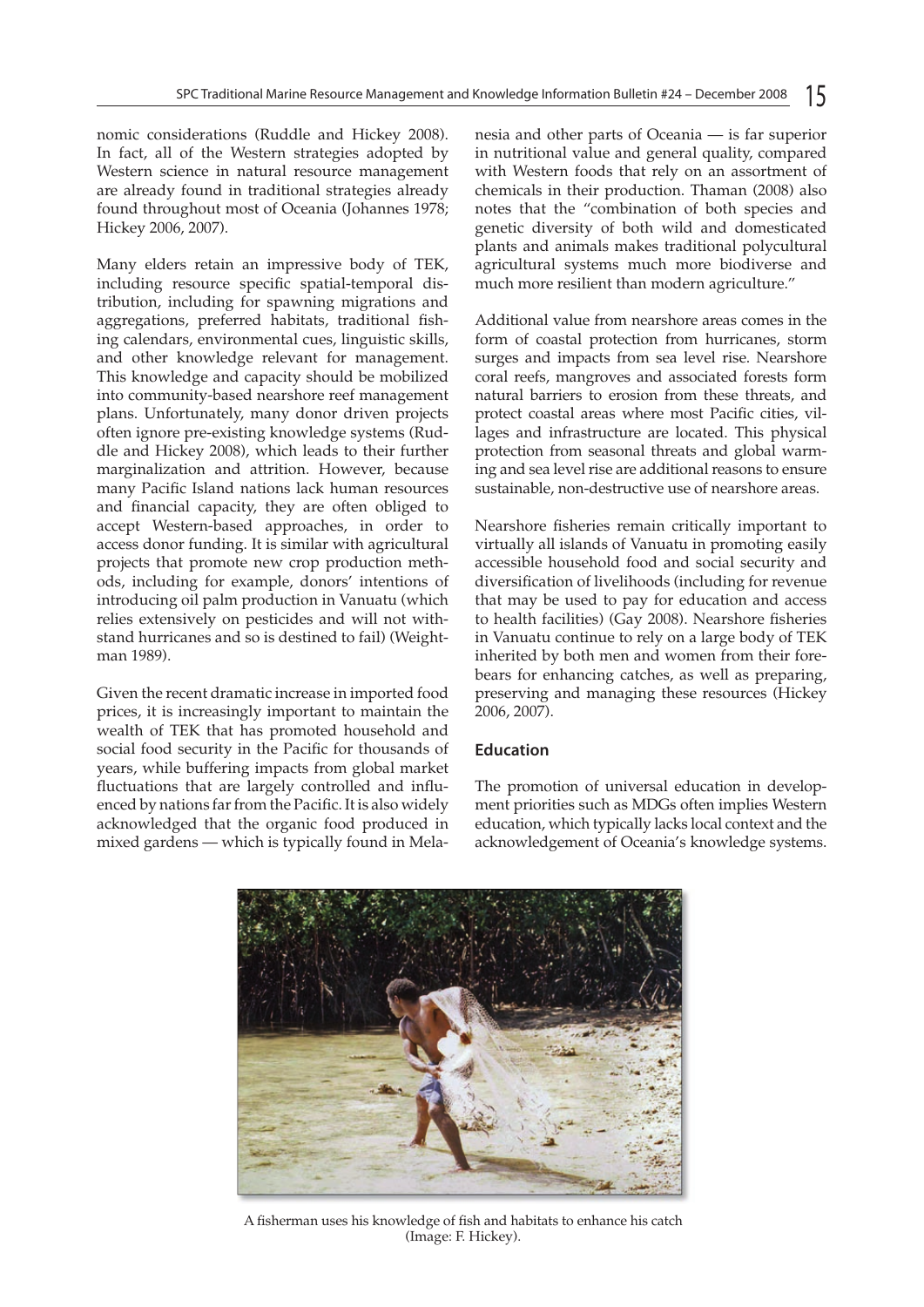Today, the majority of young people in Vanuatu obtain most of their education from the formal education system, which, for secondary school, means boarding schools away from home islands. This also means that they no longer speak their own vernacular languages or continue to practice the knowledge systems of their forebears that produce household food and social security, and that underpin resource management systems. Formal education systems rarely include the management value of pre-existing systems of food production or resource management, but concentrate primarily on promoting Western models as presented in textbooks produced overseas. As a result, students generally leave the formal education system convinced that their TEK is of limited value, and so not worth maintaining or integrating into contemporary forms of management.

In addition, the wealth of vernacular languages found in Vanuatu and throughout Melanesia are rapidly eroding and disappearing (Lynch and Crowley 2001). The inherent relationship between environment and language is well acknowledged, as well as TEK, which is inherently found within language. However, very little attention is given to maintaining the linguistic wealth of Melanesia, or to stemming the rate of its loss. In Vanuatu, for example, the languages of education continue to be French and English — two colonial languages. With today's greater mobility and increased number of mixed marriages (of people from different culturallinguistic groups), the transmission of vernacular languages naturally continues to decline.

The loss of value associated with TEK by youth could be easily remedied by incorporating it into the formal education system to promote its value to students today (along with the complementary value of Western or scientific knowledge). To further this objective, the Vanuatu Cultural Centre, in collaboration with Vanuatu's Ministry of Education and UNESCO-LINKS, has recently launched a programme to develop curriculum materials for primary schools, profiling the value and use of TEK within the traditional economy and resource management systems.

It is also important to recognize and support traditional systems of education that emphasize "learning by doing" outside of the classroom. Informal systems of transmitting TEK remain extant in many Oceanian societies, but receive little formal recognition or support. Youth, women's and church groups may be appropriate fora within which these systems could be re-vitalized. And given the broad range of cultural knowledge and practice found throughout Melanesia, it is also important to recognize "other ways of knowing" outside of the Western cosmological framework generally adopted by the formal education system.

### **Alternative measures of human development, well-being and life satisfaction**

It is widely acknowledged that "human development" includes various dimensions that complement and go beyond a focus on "basic income". Various definitions of human development include "a process of enlarging peoples choices and freedom" (Sen 2000), and "human flourishing in its fullest sense — in matters public and private, economic and social, and political and spiritual" (Alkire 2002).

A number of other human development measures have been developed in addition to HDI and MDGs to expand and include or emphasize different measures of human development. These include, for example, Bhutan's gross national happiness (GNH) index, which seeks to balance Western-style development with Bhutan's own value systems based on Buddhist principles. The four pillars of GNH are the promotion of equitable and sustainable socioeconomic development, the preservation and promotion of cultural values, conservation of the natural environment, and the establishment of good governance.

Given Melanesia's unique characteristics of high cultural diversity, high proportion of customary land/reef tenure, considerable intangible heritage, and actively practiced traditional economies, the Pacific Islands region should work toward developing a unique system of measuring development that more accurately reflects the social capital and value systems that maintain its cultural diversity, identity, economic self-reliance and resilience. This is important so that Oceania's development will not be informed or driven by what are widely accepted as inadequate or flawed measures of human development that miss much of the value of Pacific societies, including life satisfaction, well-being, productivity and quality of life.

To further this objective, the Vanuatu Cultural Centre submitted a concept paper to the last meeting of the Melanesian Spearhead Group, which voted to endorse the concept of researching the potential to develop Melanesian-specific human development measures. Funding has been secured to hold a workshop that will include representatives from throughout Melanesia and other countries already developing alternative measures (e.g. HPI, as well as from the United Nations Development Programme, the Secretariat of the United Nations Permanent Forum on Indigenous Peoples (which has been advocating for development of such indicators), the Tebtebba Foundation of Ethiopia, and the International Indian Treaty Council. The workshop will convene in 2009 to discuss these concepts, and will be a first step towards developing alternative meas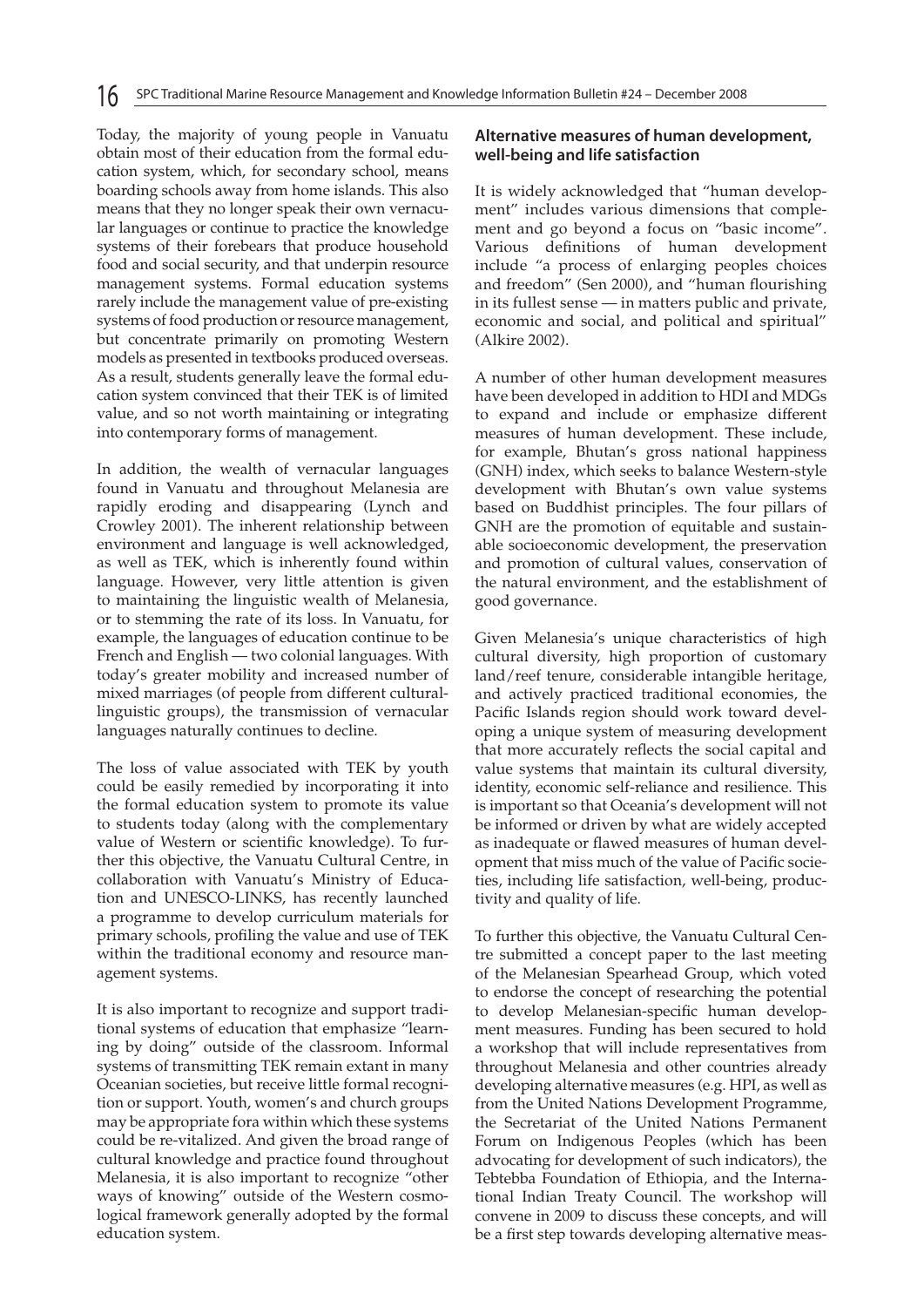ures for Melanesia, which will be more appropriate for guiding development in a sustainable way.

#### **Conclusion**

It is critical that global development priorities such as MDGs are implemented within the existing sociocultural context of Oceania. This includes special recognition of the traditional economy, customary land and marine tenure and social currency systems, TEK, and other forms of intangible cultural heritage that support human development but are not captured by conventional measures such as GDP or HDI.

These pre-existing knowledge and social currency systems need also be included in formal education systems, in order for them to contribute sustainably to economic and human development, and not undermine the very values and knowledge systems that provide economic self-reliance and resilience as well as cultural identity within Oceania. Thorough consultation with community and traditional leaders and government personnel regarding the most appropriate ways to support these knowledge systems and in their introduction to the formal education system would assist towards this end.

It should also be recognized that fisheries, despite their limited contribution to GDP (acknowledging that it is largely under-estimated), remain central for many coastal and inland communities as a regular source of organic nutritious animal protein, and for the furtherance of human development through income generating options. To better understand and acknowledge the dynamics of fisheries' contribution to traditional economies and human development, it remains paramount that donors support the refinement of methods of censusing, sampling and estimating nearshore and freshwater fisheries catches and to support options for adding value to expand human development opportunities. Updated censuses would assist by providing accurate estimates of nearshore catches in light of the ongoing introduction of modern fishing gear, high population growth, continued monetization of marine resources, and an increasingly cash-based economy in many rural areas. National fisheries officers should work closely with statistics department officers in developing these refinements. Refined methods of estimating nearshore contributions to household food and social security will also assist in monitoring fisheries production as an appropriate proxy and useful indicator of human development for rural areas.

Women's role in fisheries, particularly nearshore fisheries, need also to be better understood and acknowledged, especially with regard to their contribution to household food security and human development. Efforts to support the empowerment of women and promote gender equity should go hand-in-hand with this. Women's gender-specific TEK and management insights should be highlyvalued for improving management of marine resources. Female fisheries officers trained in social sciences and the value of TEK would help advance these objectives.



Nutritious fresh fish from the reef for lunch (Image: F. Hickey).

Globalization carries attendant risks as reflected in the current world financial crisis and economic downturn. These events should prompt regional organizations, donors, governments, and individuals to reflect on the value of the pre-existing and long-proven traditional economy that has provided food and social security in Oceania for thousands of years. Greater recognition of its selfreliant nature, wealth of pre-adapted TEK to the socio-cultural context of Oceania as well as genetic diversity needs be promoted. Strengthening the social currency and fabric of island societies has numerous other benefits, including stronger local governance and, in turn, better local land, marine tenure and resource management systems. It could be said that the traditional economy is the best suited livelihood development model to underpin the rural economies and maintain the Pacific way into the future.

#### **Acknowledgments**

Sincere thanks to Mr Pita Toa from the Vanuatu National Statistics Office, along with Vanuatu Cultural Centre personnel MP Ralph Regenvanu, Mr Joel Simo, Mr Noe Saksak, and Mrs Sue Baereleo, for their assistance in preparing this article.